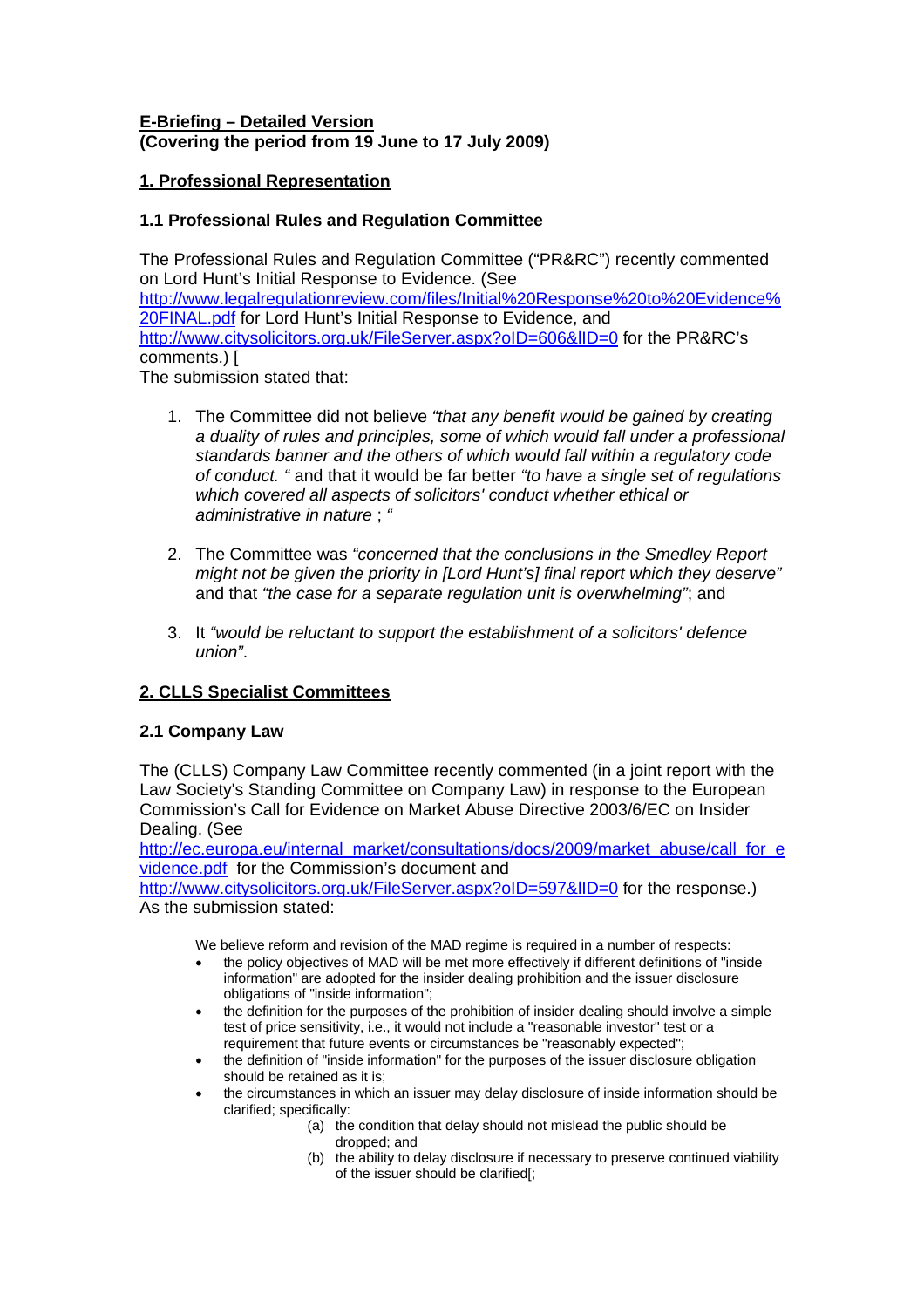- (c) issuers should be permitted to delay disclosure while verifying the facts in order to avoid a premature misleading disclosure].
- it should be made clear that transaction reporting by managers and their closely associated persons should not require the reporting of pledges over shares.

The submission also made a number of detailed comments regarding the Directive.

## **2.2 Financial Law**

The Financial Law Committee responded to the European Commission's Green Paper on the review of Council Regulation (EC) No. 44/2001 on jurisdiction and the recognition and enforcement of judgments in civil and commercial matters (the "Brussels I Regulation"). (See <u>http://eur-</u>

[lex.europa.eu/LexUriServ/LexUriServ.do?uri=COM:2009:0175:FIN:EN:PDF](http://eur-lex.europa.eu/LexUriServ/LexUriServ.do?uri=COM:2009:0175:FIN:EN:PDF) for the Commission's Green Paper and

http://www.citysolicitors.org.uk/FileServer.aspx?oID=604&IID=0 for the response.) The submission referred to a number of matters, including:

- The requirement to obtain a declaration of enforceability from a designated national court in the Member State of enforcement, and the possible abolition of "*exequatur*";
- The development of rules concerning jurisdiction and the recognition and enforcement of judgments affecting third countries, or their nationals;
- The need for effective steps to be taken to support and protect the exercise of party autonomy with respect to dispute resolution processes. (The submission stated *"the Committee would urge the Community to accede at the earliest possible opportunity to the Hague Choice of Court Convention and to extend its application to non-exclusive choice of court agreements".*)
- The *lis pendens* provisions in the Regulation. (The submission stated that *"the lis pendens provisions in the Regulation work reasonably well in practice and are not in need of a radical overhaul."*);
- The proposal that the court having jurisdiction over the substance of the dispute may set aside a provisional measure granted in another Member State; and
- The place of arbitration within the framework of the Regulation. (The submission stated *"Absent agreement on the exclusive competence of the courts of the Member State of the seat of the arbitration, the Committee would favour the continued exclusion of arbitration together with any ancillary proceedings relating to arbitration, including any question as to the validity or effect of an arbitration agreement, from the scope of the Regulation".*)

## **2.3 Litigation**

The Litigation Committee is continuing to work on the response to the Civil Litigation Costs Review, being conducted by Lord Justice Jackson. On 13 July the Committee held an open meeting regarding the review, which attracted almost 100 attendees. The panel members for the discussion were Lord Justice Jackson, Lindsay Marr (Chair, CLLS Litigation Committee), Hilton Mervis and Hardeep Nahal. Topics covered during the discussions included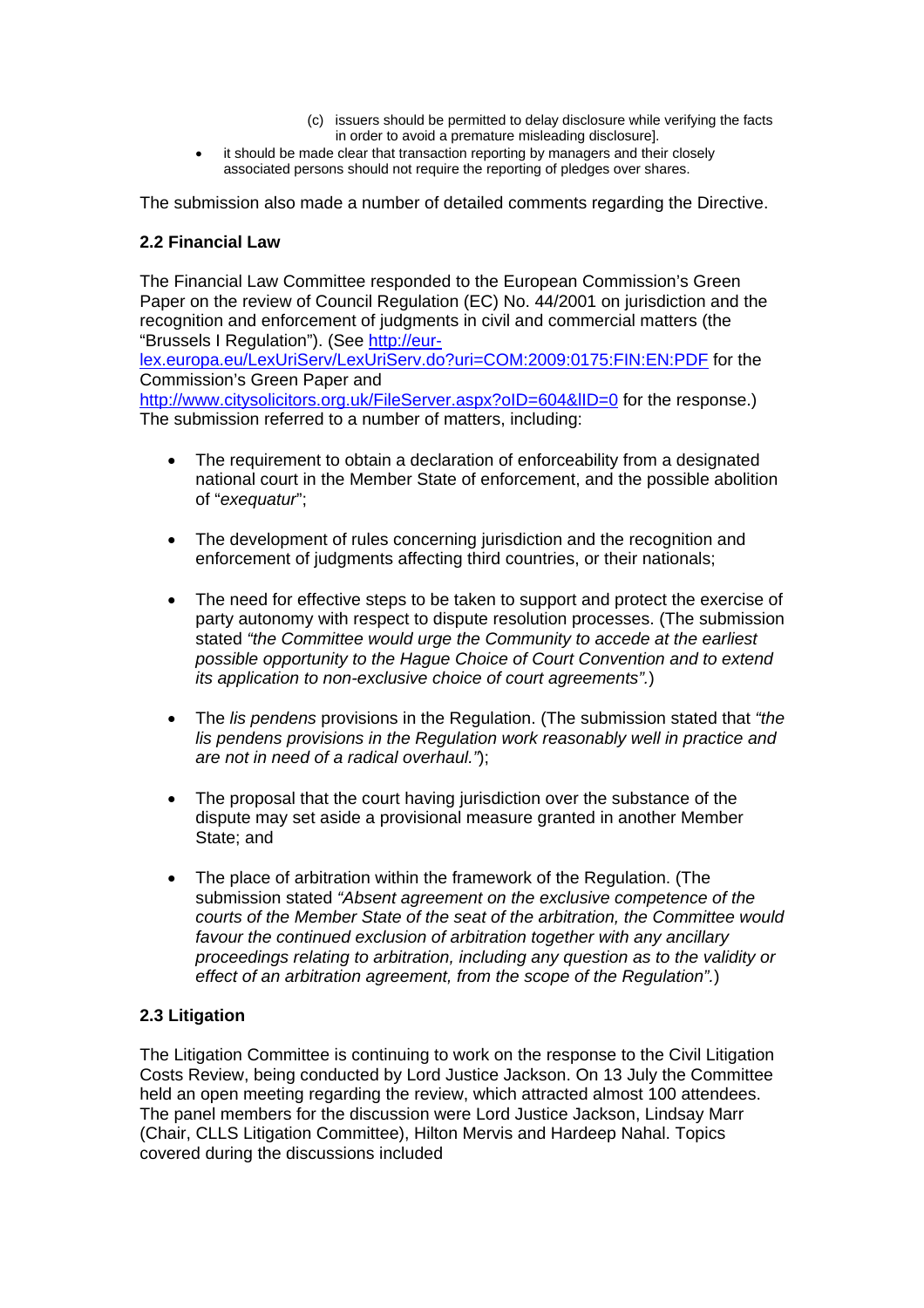- 1) Contingency fees, the indemnity principle and costs shifting;
- 2) The litigation process:
	- a) Pre-action protocols and disclosure process; and
	- b) Docket system, witness statements, experts reports;
- 3) Costs:
	- a) capping / budgets; and
	- b) assessment/recovery; and
- 4) The process going forward.

## **2.4 Planning & Environmental Law**

The Planning & Environmental Law Committee recently commented on the application of the Carbon Reduction Commitment ("CRC") to Private Equity Funds. (See<http://www.decc.gov.uk/en/content/cms/consultations/crc/crc.aspx> for information on the DECC consultation on the draft order to implement the CRC, and http://www.citysolicitors.org.uk/FileServer.aspx?oID=607&IID=0 for the response.) The submission stated:

- Private equity house *"For the purposes of compliance with the CRC, it will be necessary to determine whether a general partner can be said to exercise dominant influence or control over a limited partnership, which will demand a careful analysis and interpretation of the limited partnership's constitutional documents, including the limited partnership agreement together with any side letters"*;
- Fund: *"Within each individual limited partnership it will be necessary to identify any parent–subsidiary relationships that might exist between the limited partnership and its investee companies"*;
- Limited partnership a single limited partner in an English limited partnership is unlikely to be held to be a parent; however, a single investor who is able to exert dominant influence may be; and
- *"It will be necessary for all private equity houses to carry out a careful analysis of the voting and other control provisions that exist between all the relevant entities: manager, general partner, limited partnership, limited partners and investee companies, in order to determine correctly the composition of the CRC participant group."*

## **2.5 Regulatory Law**

The Regulatory Law Committee also recently commented on the FSA's discussion paper DP09/2 *"A regulatory response to the global banking crisis"*. See [http://www.fsa.gov.uk/pages/Library/Policy/DP/2009/09\\_02.shtml](http://www.fsa.gov.uk/pages/Library/Policy/DP/2009/09_02.shtml) for the discussion paper and http://www.citysolicitors.org.uk/FileServer.aspx?oID=596&IID=0 for the response. The response focussed on the issues arising from the paper that had legal as well as market implications. Some of the submission's key points included:

Unregulated activities within regulated groups  $-$  the submission queried the extent to which the *"FSA's "limited direct powers over the holding company" are a real impediment to effective group supervision "*, although it agreed that *"FSA cannot regulate an unregulated parent company through influencing its subsidiaries "*;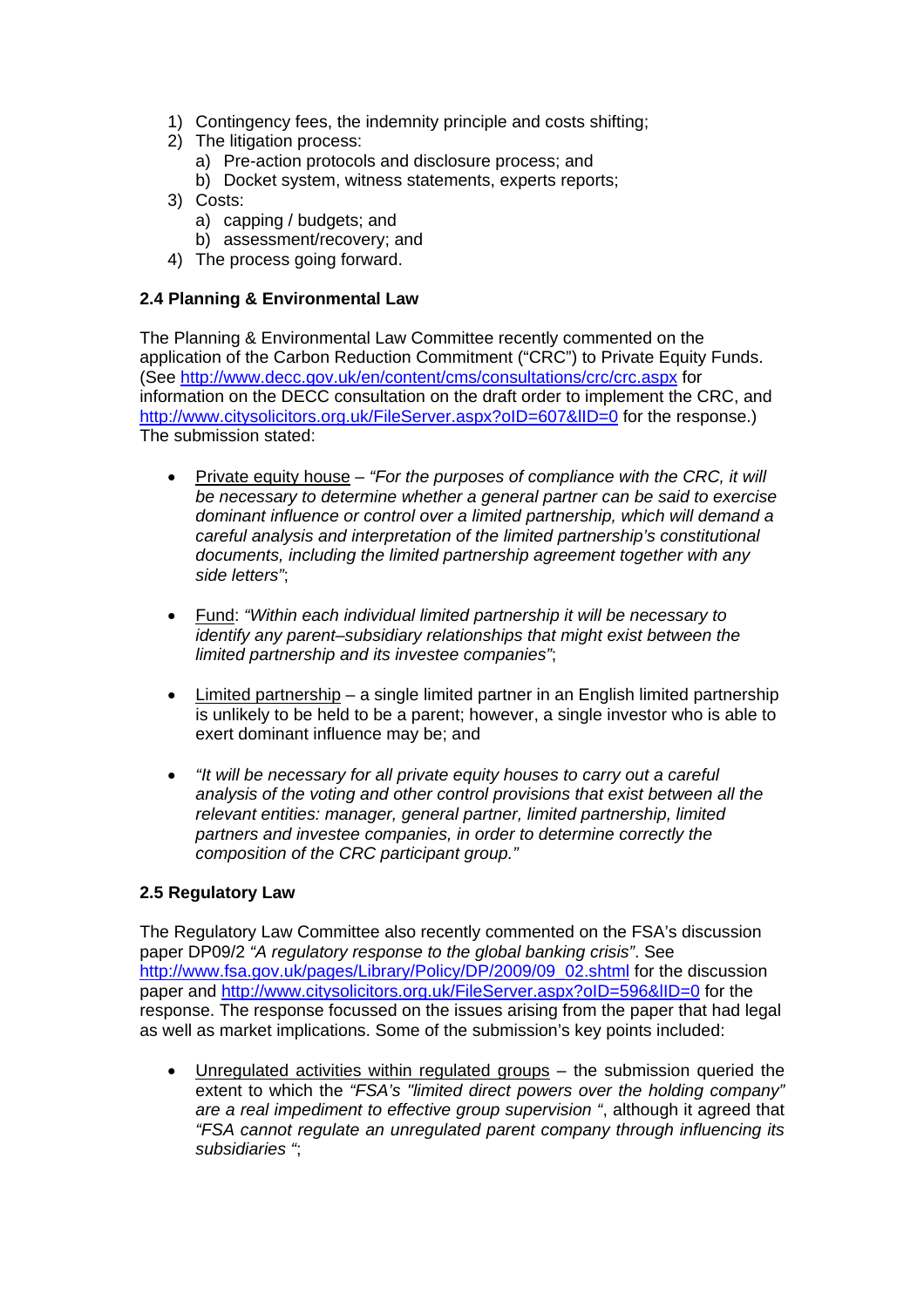- Unregulated entities within regulated groupsthe submission favoured *"the FSA's current approach of "indirect regulation" of unregulated entities or sectors"* but not *"the extension of this policy to "restrict the type, amount or concentration of business that the regulated firms undertake with unregulated entities or the specific unregulated activities""*;
- Global and consistent implementation The submission argued that the FSA should sell its solution to the banking crisis to the EU and beyond, and should *"resist the temptation of being "first to market" with its own implementation"*;
- Section 7: systemically important firms The submission asserted that *"the FSA [should] ensure that its regulatory response to systemically important banks is formulated only once the debate in the international arena is concluded, and [should] ensure that its regulatory response is on a competitive footing with its international counterparts"*;
- Section 8: groups and intra-group exposures:
	- o Maintaining the current "free access" model. Regarding the supervision of financial groups, the submission stated that *"We agree that further work remains to be done to assess the correct supervisory approach, and consider that an adjustment to the current supervisory model would be an appropriate response that worked with the grain of the market*; and
	- $\circ$  Structure of operation Re the competing obligations that may arise for a regulated entity within a financial group, the submission argued that the FSA should make it clear that the duty of the entity's senior management to comply with solo regulatory requirements *"is already addressed through the obligations placed on the senior managers of regulated firms through the operation of [FSA Handbook chapters] SYSC and APER"*;
- Section 9: international architecture: the submission argued that:
	- o Early warning and challenge: macro-prudential supervision if "macro-prudential supervision" is allowed, such a supervisor must have sufficient authority and political independence, and *"should operate within the framework of a clear set of explicit objectives"*;
	- o Supervisory colleges: the *"formation of colleges for the major international banking and financial services groups"* is supported. Colleges should be relatively informal arrangements involving a small number of key supervisors; should have due regard for the respective host state regulators and should keep them informed; and could have a tiered membership approach;
	- o Passporting and branching:- *"emphasis should be placed on ensuring a more common set of standards that is consistently and effectively supervised and enforced by the relevant regulators, rather than on limiting the operation of the principle of passporting"*; and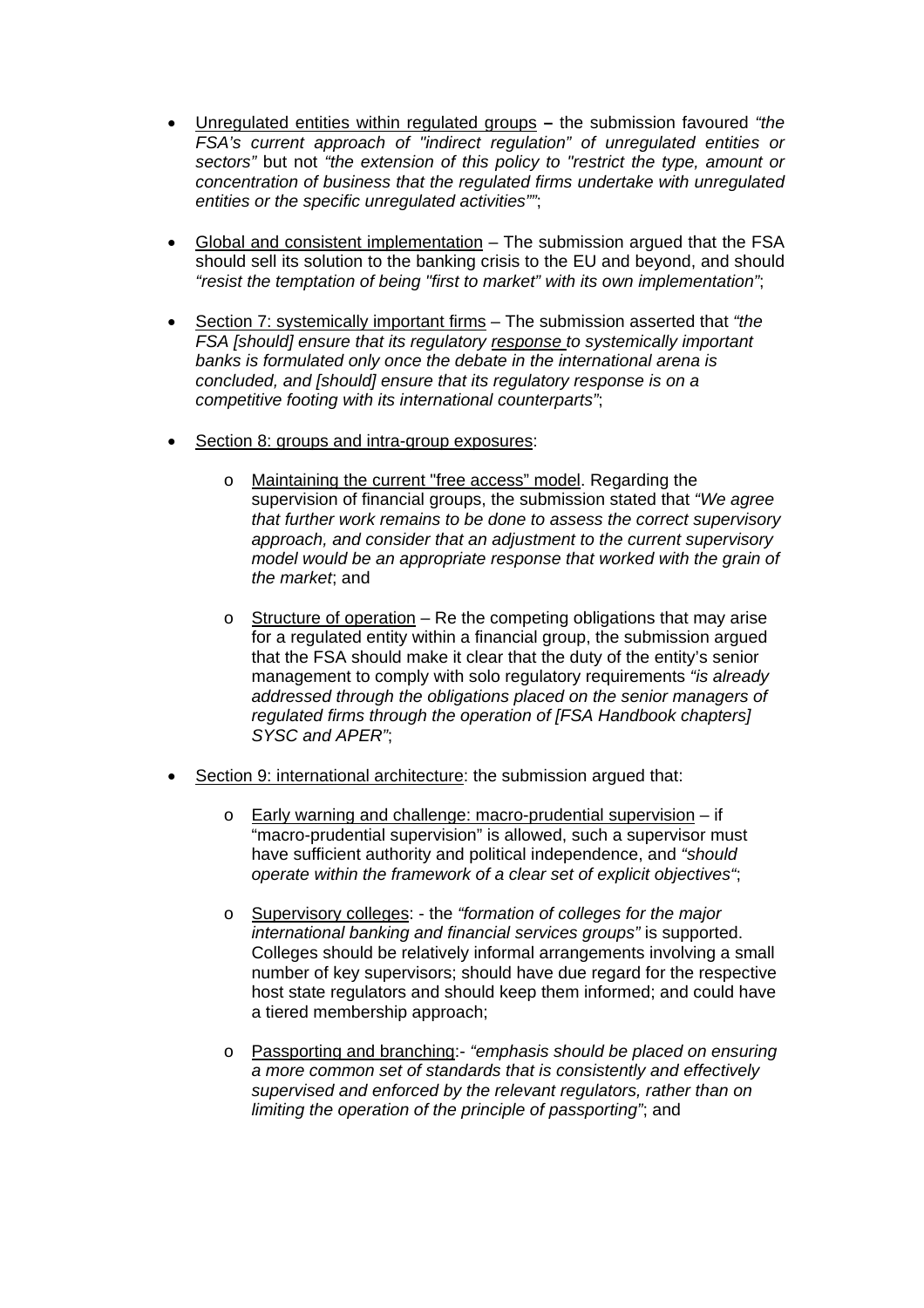- o `EU level rulemaking and oversight body financial supervision should remain a national responsibility (c.f. *"the centralisation of rulemaking in a single EU body"*); and
- Section 10: Market issues:
	- o Transparency – *"it may be that this is an area where closer supervision under the current legal and regulatory regime is appropriate rather than greater regulation and we would therefore not propose the FSA promoting measures in this field in the international fora"*; and
	- o Strengthening market infrastructure: The submission stated *"We support the FSA's work on the range of initiatives designed to strengthen the infrastructure for OTC derivatives. We think, however, that there are a number of legal and operational issues that need to be carefully worked through.."*

The Regulatory Law Committee also recently commented on the European Commission's proposal for a Directive on Alternative Investment Fund Managers (the Directive). (See

[http://ec.europa.eu/internal\\_market/investment/alternative\\_investments\\_en.htm](http://ec.europa.eu/internal_market/investment/alternative_investments_en.htm) for the consultation document and

http://www.citysolicitors.org.uk/FileServer.aspx?oID=608&IID=0 for the response.)

The submission stated that:

- It is essential, if the Directive is to be successful, that there be no doubt as to its scope (as otherwise there will be uneven implementation and the possibility of regulatory arbitrage across Member States);
- There were fundamental uncertainties about the definition of *"alternative investment fund"* (in terms of the activities that fall within the scope of the Directive and the position of third country managers and funds);
- The Directive needs to contain a proper definition of what is meant by *"collective investment undertaking"* and to make it clear what activities bring a person or an entity within the scope of the definition of *"manager of alternative investment funds"*;
- The Directive needs to take into account the fact that *"Given that the Directive applies to funds of every kind and strategy, account needs to be taken of the*  fact that there are many possibilities at present for the structuring of the fund *arrangements.. ..It is crtical that there is clarity as to which entity is the AIFM"*. Likewise the definition of *"management services"* within the Directive needs to be clarified;
- There is no settled meaning for the concepts of funds *"domiciled"* or *"settled"* in a third country and a Member State (the Directive creates regimes which distinguish between the two); and
- *"It is not clear whether credit institutions, insurance companies and pension funds are intended to be excluded from the whole of the Directive (including the provisions relating to managing and marketing AIF in which third parties invest)* or only to be excluded in respect of management of their own account *monies… ..It is also not clear what the position is in relation to MiFID firms and what investment services may be provided by them to AIF or AIFM which are not subject to the Directive or to their other clients in relation to such AIF"*.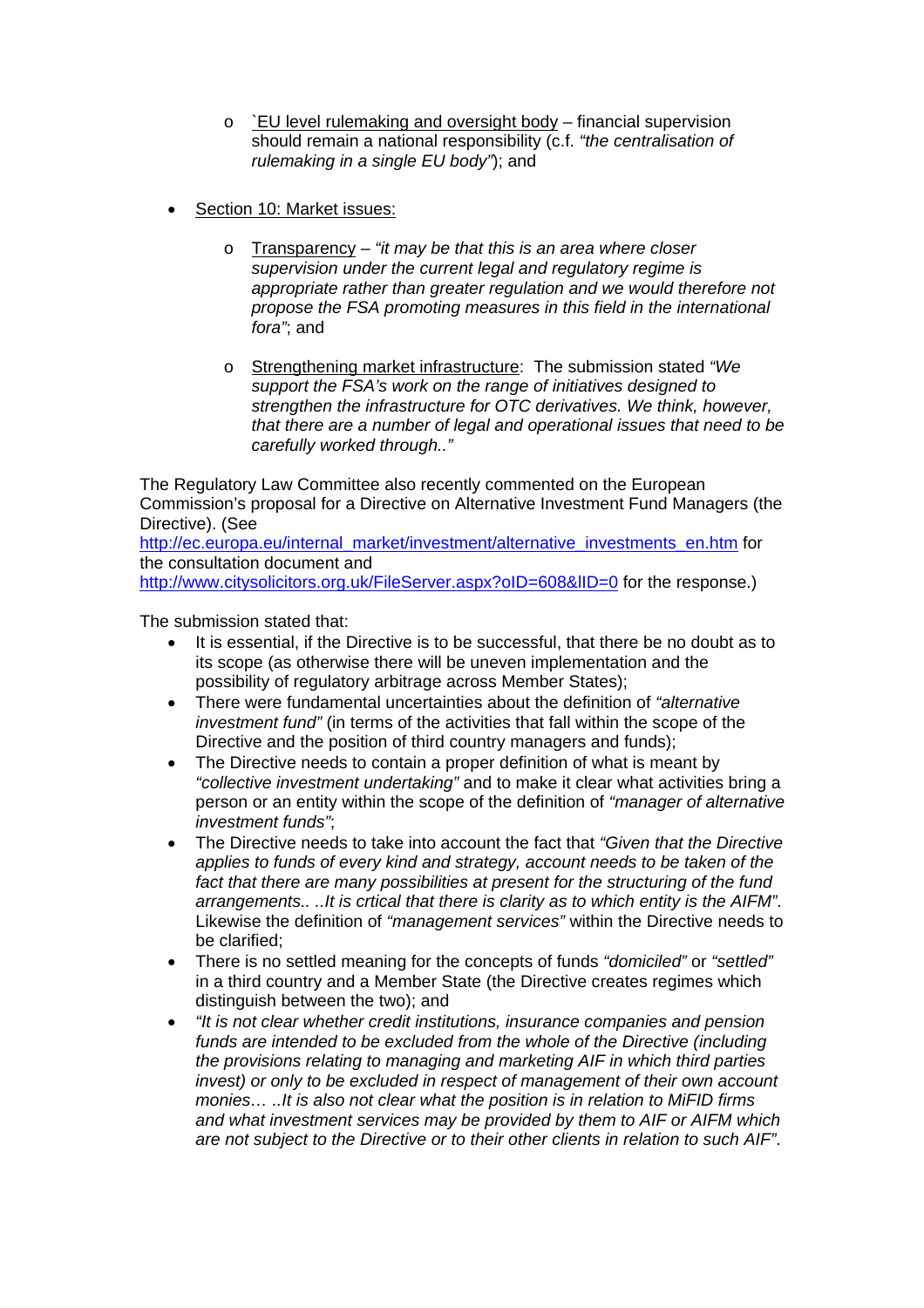The Committee also made a further submission with regards to the AIFM Directive (see [http://www.citysolicitors.org.uk/FileServer.aspx?oID=611&lID=0\)](http://www.citysolicitors.org.uk/FileServer.aspx?oID=611&lID=0), stating that *"In addition to the points already made, we believe that the following elements are capable of giving rise to great uncertainty unless clarified and are particularly acute*  for arrangements which are, perhaps unintentionally, caught within the current wide *definition of "Alternative Investment Fund"*":

- The definition within the AIFM Directive of the concept of "leverage" (in the context of references within the AIFM Directive to AIFs being "leveraged");
- How the value of "assets under management" are to be calculated for the purposes of the AIFM Directive's threshold tests;
- *"[t]he position of a manager where the value of the assets under management fluctuates above and below the threshold level"*;
- What is meant in article 2(a) of the AIFM Directive by *"directly or indirectly through a company with which the AIFM is linked by common management or control, or by a substantive direct or indirect holding"*;
- The position in relation to national private placement regimes;
- What is meant by "marketing" in the AIFM Directive;
- The AIFM Directive's delegation provisions (which are unclear in a number of respects) (and what constitutes "management services" under the Directive);
- The interaction between the AIFM Directive and the Prospectus Directive (regarding promotions);
- Whether the AIFM Directive regulates AIFs as well as AIFMs;
- The scope/effect of the exemption for credit institutions and insurance companies;
- The position of MiFID investment firms, and the services which they can provide to AIFs;
- Article 35 of the AIFM Directive (which *"is inconsistent with a common passport regime and has the potential to make the [AIFM] Directive passport (including that under Article 39) illusory for non-EU funds"*), and the relationship between Articles 35 and 39; and
- The AIFM Directive's transitional provisions (including *"the position of non-EU managers, funds and services provide[r[s during the three year transitional period."*)

## **2.6 Revenue Law**

The Revenue Law Committee recently commented on the Finance Bill 2009: Taxation of the Foreign Profits of Companies: Debt Cap and International Movement of Capital Provisions, further to its comments to the Government on the original draft proposals relating to the taxation of foreign profits, made on 3 March 2009. (See [http://customs.hmrc.gov.uk/channelsPortalWebApp/channelsPortalWebApp.portal?\\_](http://customs.hmrc.gov.uk/channelsPortalWebApp/channelsPortalWebApp.portal?_nfpb=true&_pageLabel=pageLibrary_ConsultationDocuments&id=HMCE_PROD1_029074&propertyType=document)